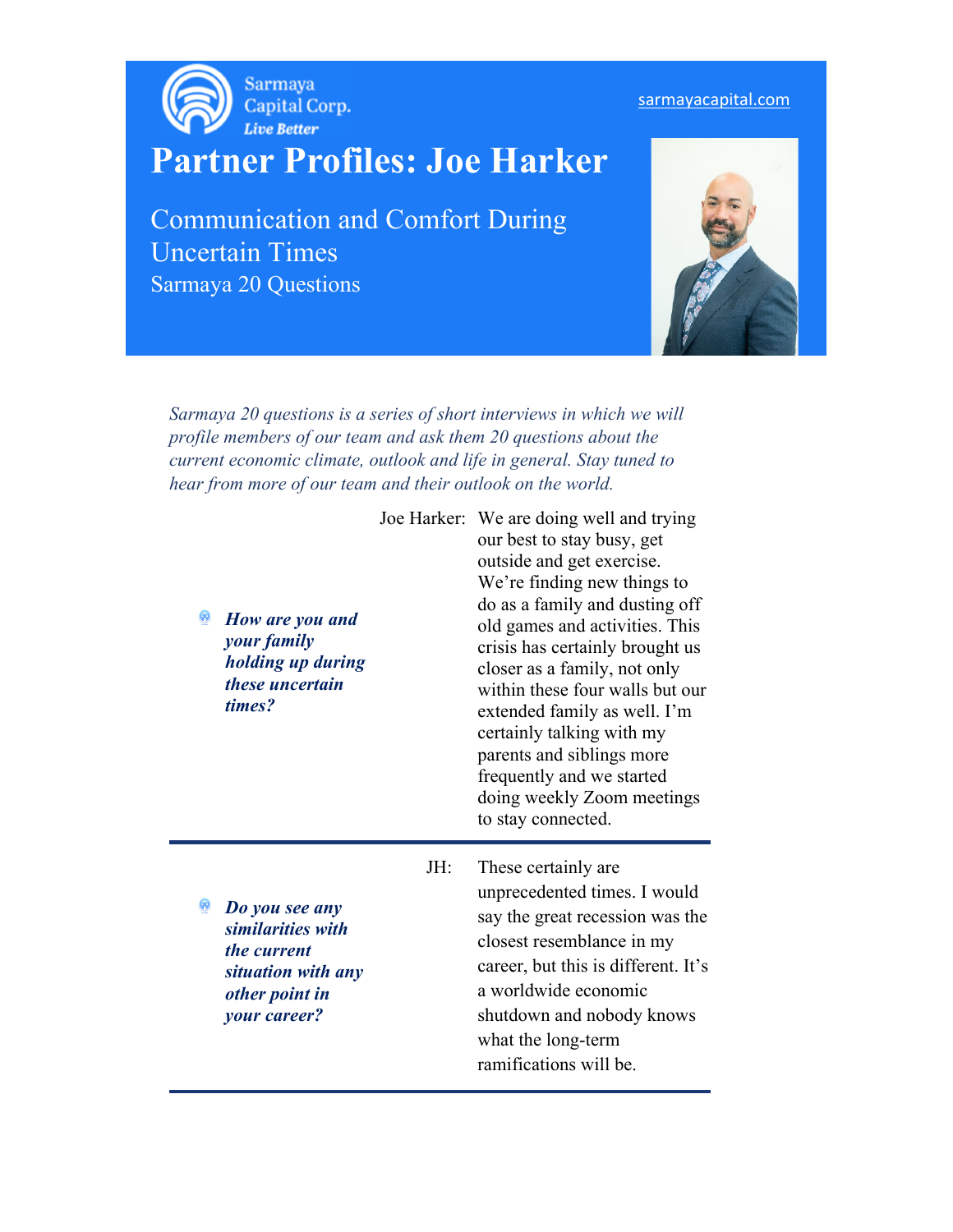| Q | What do you see<br>as the most<br><i>important tool for</i><br>a landlord in<br>these challenging<br>times, with<br>respect to<br><i>tenants?</i> | JH: Communication. We're all in<br>this together. Just as lenders<br>and vendors are being more<br>lenient with landlords,<br>landlords should be more<br>lenient with tenants and offer<br>solutions instead of demands.<br>We're offering incentives; for<br>example, \$50 gift card if you<br>pay by the 1 <sup>st</sup> for three<br>consecutive months.                                                                                                                                                                                                                                                                                                 |
|---|---------------------------------------------------------------------------------------------------------------------------------------------------|--------------------------------------------------------------------------------------------------------------------------------------------------------------------------------------------------------------------------------------------------------------------------------------------------------------------------------------------------------------------------------------------------------------------------------------------------------------------------------------------------------------------------------------------------------------------------------------------------------------------------------------------------------------|
| Q | How are you<br>handling COVID<br>communication<br>with tenants?                                                                                   | JH: We are in constant<br>communication with our<br>residents. In mid-March, we<br>sent out a letter to each<br>resident addressing how our<br>community would operate<br>during the crisis. Our staff is<br>still working in the office, but<br>the doors remain locked and<br>anyone needing to come into<br>the office must be by appoint<br>only. The letter also addressed<br>how maintenance work orders<br>would be handled. We also<br>provided links to government<br>resources for information<br>about the virus, the financial<br>help that is currently available,<br>as well as provided a list of<br>companies hiring during the<br>pandemic. |
|   | JH:<br><b>How have you</b><br>encouraged<br>collections?                                                                                          | Separate from the letter above,<br>we sent out an additional<br>notice to residents with step by<br>step instructions on how to<br>make payments through their<br>tenant portal as well as<br>provided instructions on how<br>to procure electronic money<br>orders. Online payments are<br>up.                                                                                                                                                                                                                                                                                                                                                              |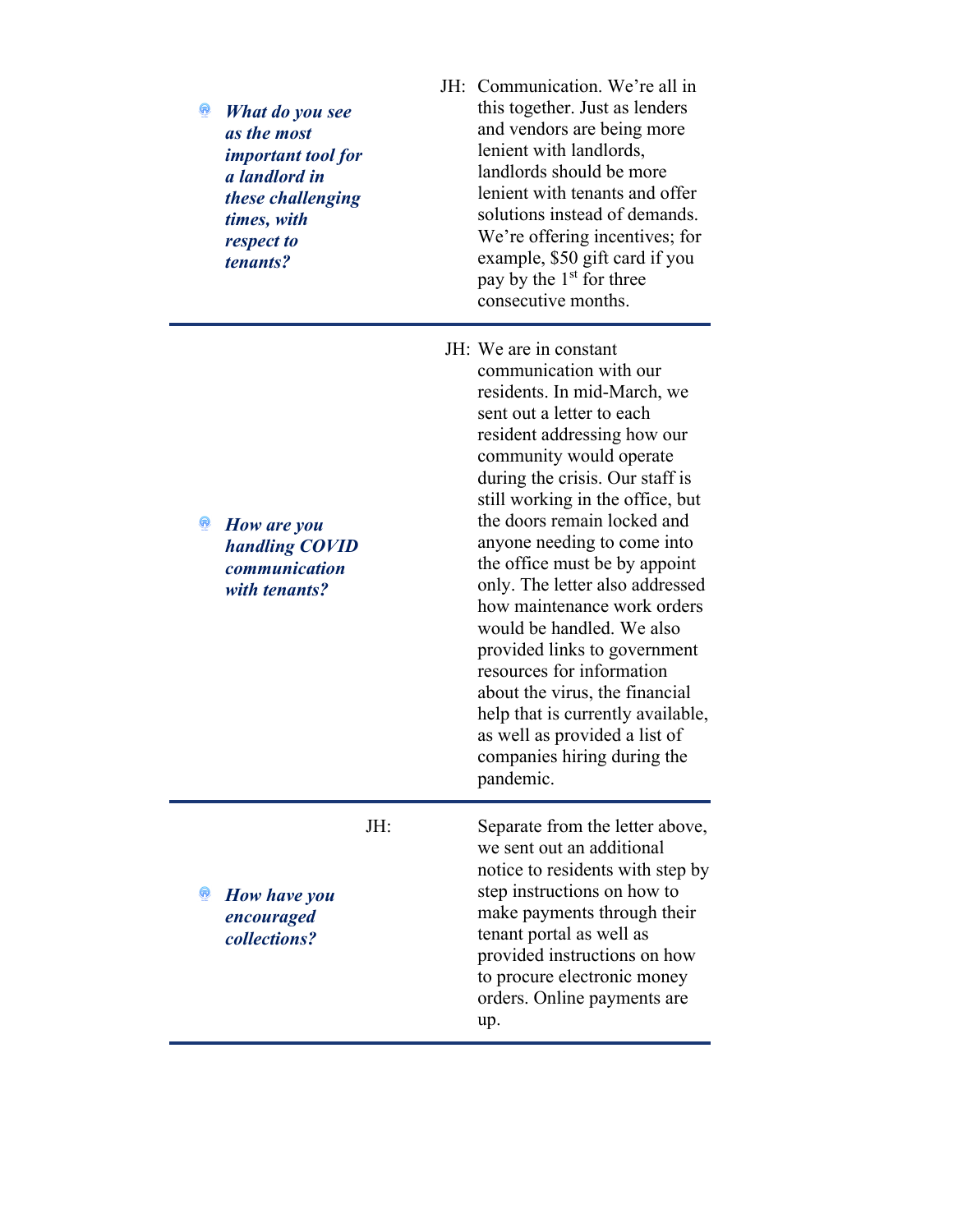| How do April<br>collections<br>compare to pre<br><b>COVID</b><br>collections MTD?                                                                                                  | JH: We're actually on track<br>with monthly collections<br>through the $10^{\text{th}}$ .                                                                                                                                                                                                                                                                                                                                                                                                                           |
|------------------------------------------------------------------------------------------------------------------------------------------------------------------------------------|---------------------------------------------------------------------------------------------------------------------------------------------------------------------------------------------------------------------------------------------------------------------------------------------------------------------------------------------------------------------------------------------------------------------------------------------------------------------------------------------------------------------|
| JH:<br>Q<br>How are you<br>handling<br>delinquent rents?                                                                                                                           | We are working with tenants<br>on a reactive basis. If they are<br>unable to pay because of job<br>loss or hour reduction because<br>of COVID, we are taking<br>several measures to assist our<br>residents. We are offering to<br>use security deposits in lieu of<br>rent. If that is exhausted, we<br>are forbearing rents in<br>exchange for extended lease<br>terms. All renewals are being<br>done at existing rates, or<br>tenants that choose to go<br>month to month are doing so<br>with MTM fees waived. |
| JH:<br>Have your<br>residents been<br>directly or<br><i>indirectly</i><br><i>impacted?</i>                                                                                         | We've not heard from any<br>tenants being infected by the<br>virus. Just a handful have<br>suffered job losses that we are<br>aware of and we've worked<br>through accommodating them.                                                                                                                                                                                                                                                                                                                              |
| JH:<br>Q<br>As a landlord,<br>what do you see<br>as the biggest<br>challenges in the<br>next year as we<br>go through the<br>cycle of the<br><i>pandemic and its</i><br>aftermath? | I think vacancies and<br>delinquencies will certainly by<br>higher in the next 12 to 24<br>months than they have been in<br>recent years. We'll also likely<br>see a slowing on rental rate<br>hikes and increased<br>concessions. But I think all of<br>the aforementioned will be<br>modest and we'll still have<br>relatively healthy economic<br>occupancies.                                                                                                                                                   |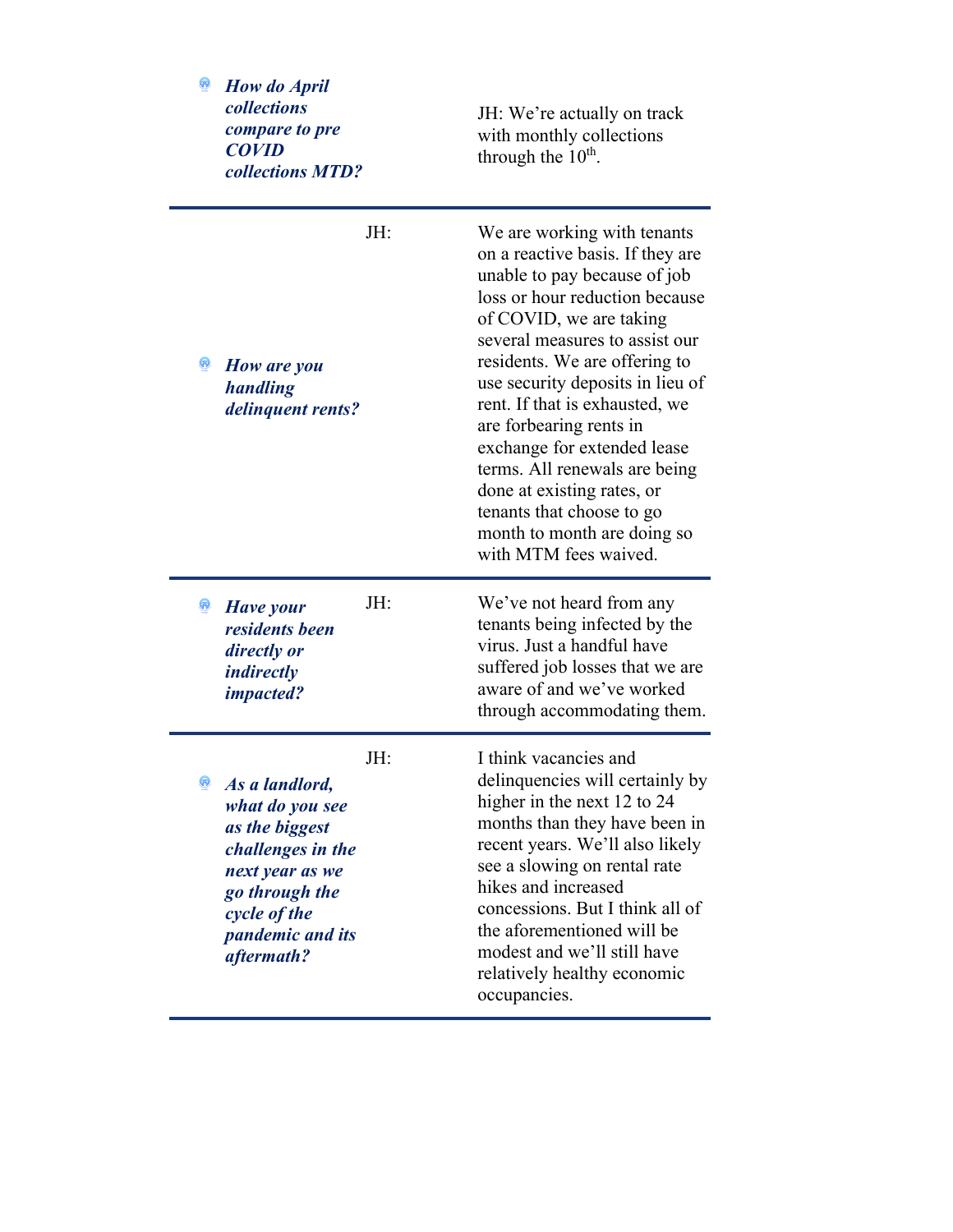| Are there any<br>silver linings you<br>can speak to?                                                                                               | JH: | The crisis has given me time<br>for self-reflection and<br>introspection. It's allowed me<br>to focus on the important<br>things and let the trivial things<br>and things beyond my control<br>go. Counting blessings and<br>gratitude journaling has<br>increased. Friendships and<br>familial bonds have tightened.<br>From a business perspective, it<br>has reaffirmed that housing is<br>a necessity that will be there<br>not matter what is going on the<br>world. Being a good landlord,<br>having a solid business plan,<br>being there for my tenants and<br>my investors is proving to be<br>the soundest strategy in these<br>unprecedented times. |
|----------------------------------------------------------------------------------------------------------------------------------------------------|-----|----------------------------------------------------------------------------------------------------------------------------------------------------------------------------------------------------------------------------------------------------------------------------------------------------------------------------------------------------------------------------------------------------------------------------------------------------------------------------------------------------------------------------------------------------------------------------------------------------------------------------------------------------------------|
| How are you and<br>how will you be<br>managing<br>renovations?                                                                                     | JH: | So far, we are minimally<br>impacted with renovations.<br>Our crews are working<br>through the crisis. Store hours<br>and logistics for materials<br>have been impacted but we are<br>finding solutions and work<br>arounds. Buying in bulk is<br>highly recommended at this<br>time as it's here today but<br>could be gone tomorrow.                                                                                                                                                                                                                                                                                                                         |
| How do you see<br><b>Sarmaya</b><br>Capital's vision of<br><b>Community</b><br><b>Betterment</b><br>playing out<br>during the time<br>of Covid-19? | JH: | Communities tend to come<br>together during times of crisis<br>and our Community<br>Betterment mandate makes<br>that easier as we already create<br>a sense of community. By<br>creating better, safer, nicer<br>communities, we give people a<br>sense of home and a sense of<br>togetherness. It really pays off<br>in times like this when people<br>need to all do their part to help<br>the community                                                                                                                                                                                                                                                     |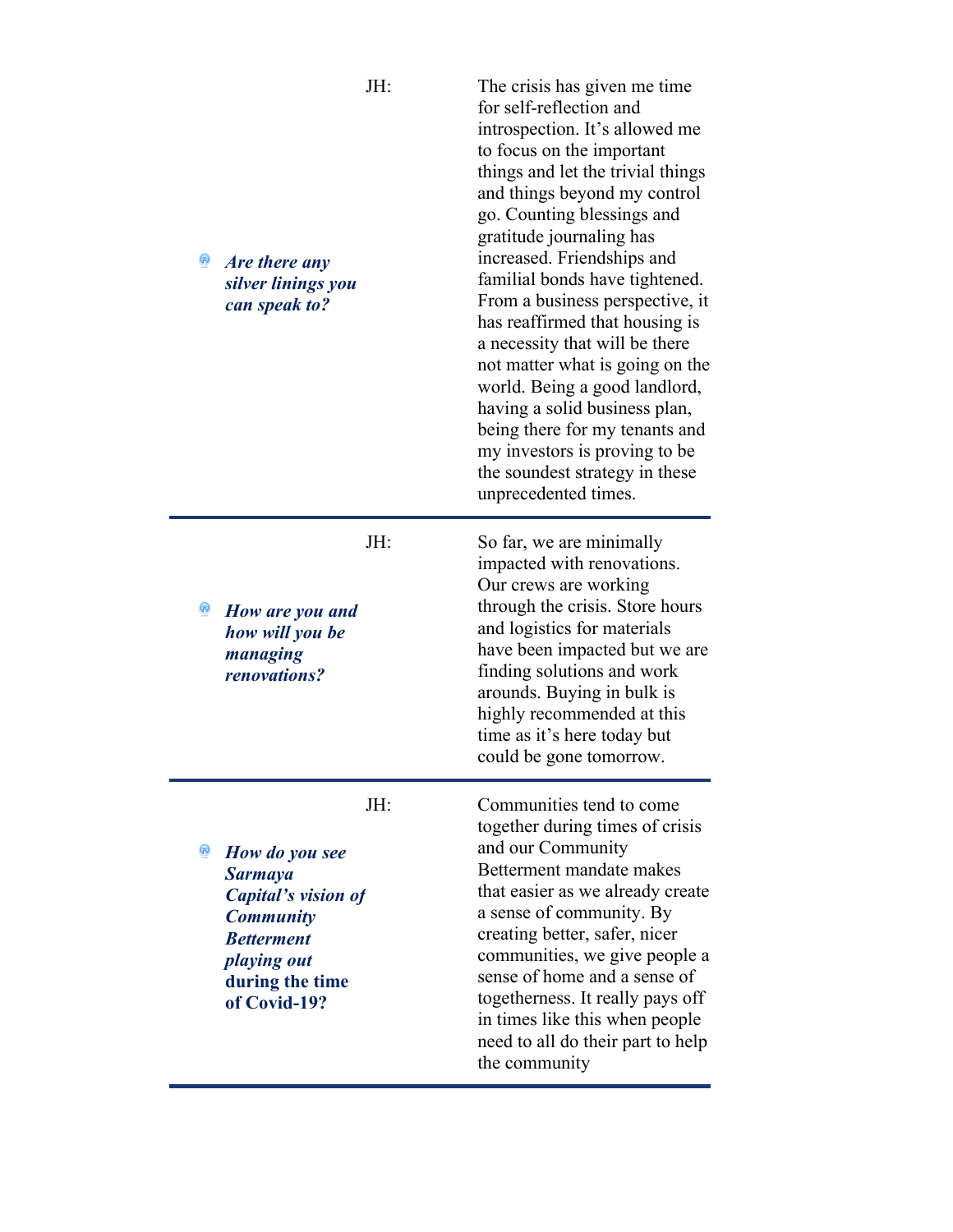|  | JH:                | I think we'll see a lot of     |
|--|--------------------|--------------------------------|
|  | What is your view  | opportunities for distressed   |
|  | on the economic    | asset buys, and we'll see      |
|  | recovery,          | downward pricing due to the    |
|  | especially in real | reasons mentioned above on     |
|  | estate?            | economic occupancy. Well       |
|  |                    | run, well capitalized projects |
|  |                    | will do fine.                  |

Thanks very much Joe. Now some general questions to round off the Sarmaya 20 Questions:

| What are you<br>JH:<br>most proud of?                                                                   | Cliché but becoming a dad.                                                                                                                                                                                                                        |
|---------------------------------------------------------------------------------------------------------|---------------------------------------------------------------------------------------------------------------------------------------------------------------------------------------------------------------------------------------------------|
| Q<br><b>Greatest advice</b><br>JH:<br>ever received?                                                    | Never give up                                                                                                                                                                                                                                     |
| Biggest challenge <sup>JH:</sup><br>Q<br>you've had to<br>overcome?                                     | Starting my own business. I<br>went from working trophy<br>assets with a multi-billion<br>dollar REIT to buying and<br>managing distressed assets on<br>my own. There were a lot of<br>lessons learned.                                           |
| JH:<br>Who has had the<br>greatest impact<br>on your career<br>and why?                                 | My mentor and boss of 10<br>years at iStar. One of the<br>smartest people I know. He<br>gave me the autonomy to<br>figure things out on my own<br>but would always offer<br>support when needed. I still<br>turn to him to advice to this<br>day. |
| <b>What advice</b><br>JH:<br>would you give to<br>the next<br>generation of<br><b>business leaders?</b> | Liquidity is key. Liquidity will<br>not only keep you afloat<br>during challenging times such<br>as these, it'll also position you<br>to capitalize on opportunity.                                                                               |